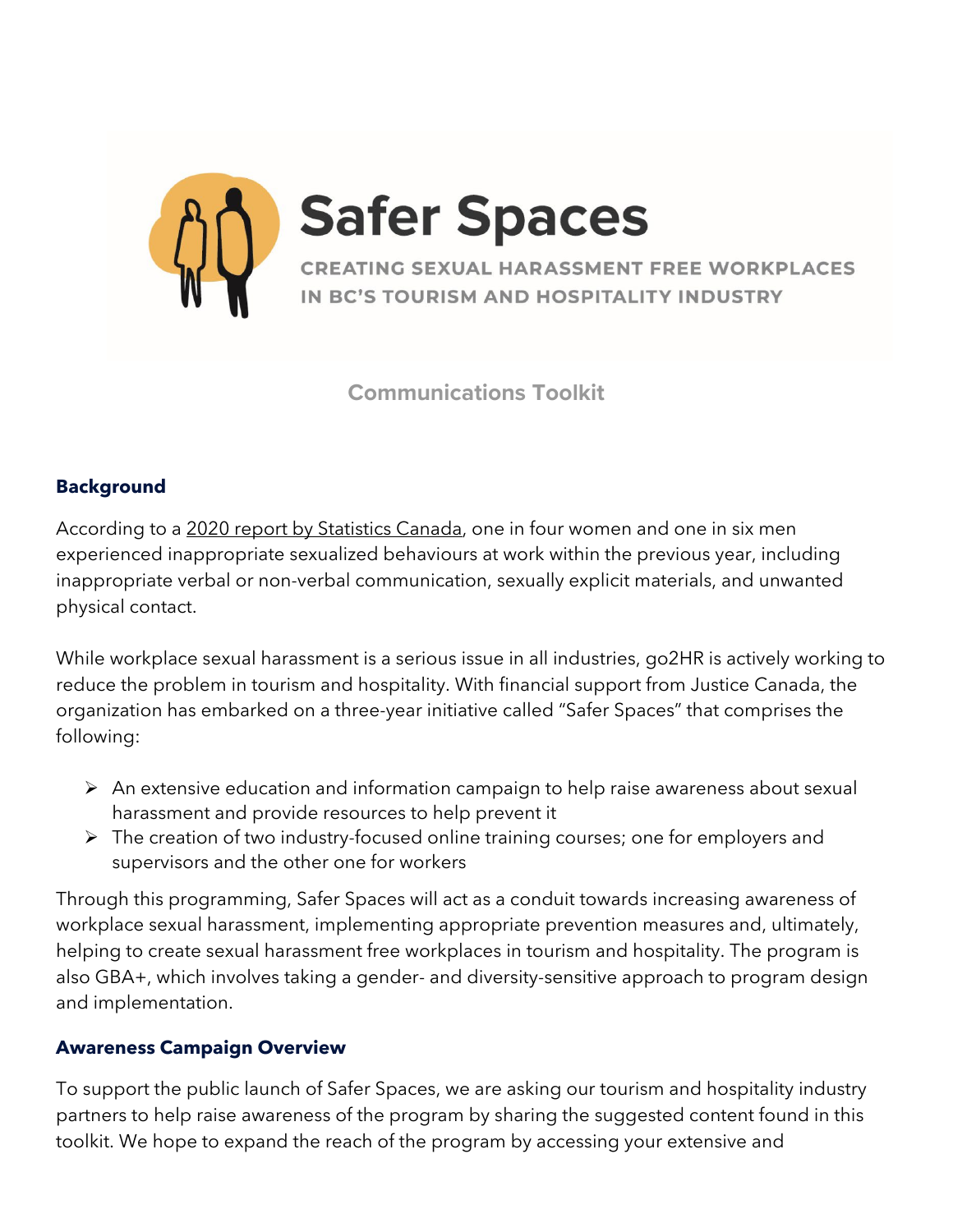

longstanding relationships with your respective industries via your various communication channels.

To that effect, we are providing suggested social media content, a fact sheet, and social media best practices to support the success of the Safer Spaces awareness campaign.

# **Phase One**

**Purpose:** Create awareness among the tourism and hospitality industry of the Safer Spaces initiative and its overall goal to raise awareness about sexual harassment in the workplace and to provide resources to help prevent it. Promote the first major milestone, which is the launch of the employer and supervisor training course.

# **Period: Ongoing – Launch (March 2022) and Beyond**

Introduce Safer Spaces, a new online (and free!) training course targeted to employers and supervisors, which raises awareness about sexual harassment in the workplace. The course covers a wide range of prevention strategies to help build a strong workplace culture that rejects sexual harassment.

### *Key messages:*

- Register today for the new Safer Spaces online training course, which ensures management and executive teams are fully aware of their roles and responsibilities concerning the prevention of workplace sexual harassment and handling harassment, should it occur.
- $\triangleright$  Safer Spaces is a free course whose first phase, launching on March 21, is targeted to employers and supervisors. The course is self-paced and consists of ten modules.
- $\triangleright$  A second course will be released early next year targeted to tourism and hospitality workers.
- go2HR convened a group of experts to create the course, including health and safety and industry training professionals from go2HR, with design overseen by Bunderfost Creative and online course expertise provided by Spark and Co.
- The Safer Spaces program is made possible through funding by Justice Canada.
- $\triangleright$  Over the past year, a team of experts convened by go2HR including professionals in online training, course development, visual design and brand development – have been working tirelessly to create the Safer Spaces program.
- $\triangleright$  Instrumental to this work has been the involvement of a Working Group, comprised industry associations, employer and worker group representatives, trauma-informed, survivorcentered organizations, training experts, legal and Human Resources professionals, WorkSafeBC, the Employers' Advisors Office and the Workers' Advisors Office.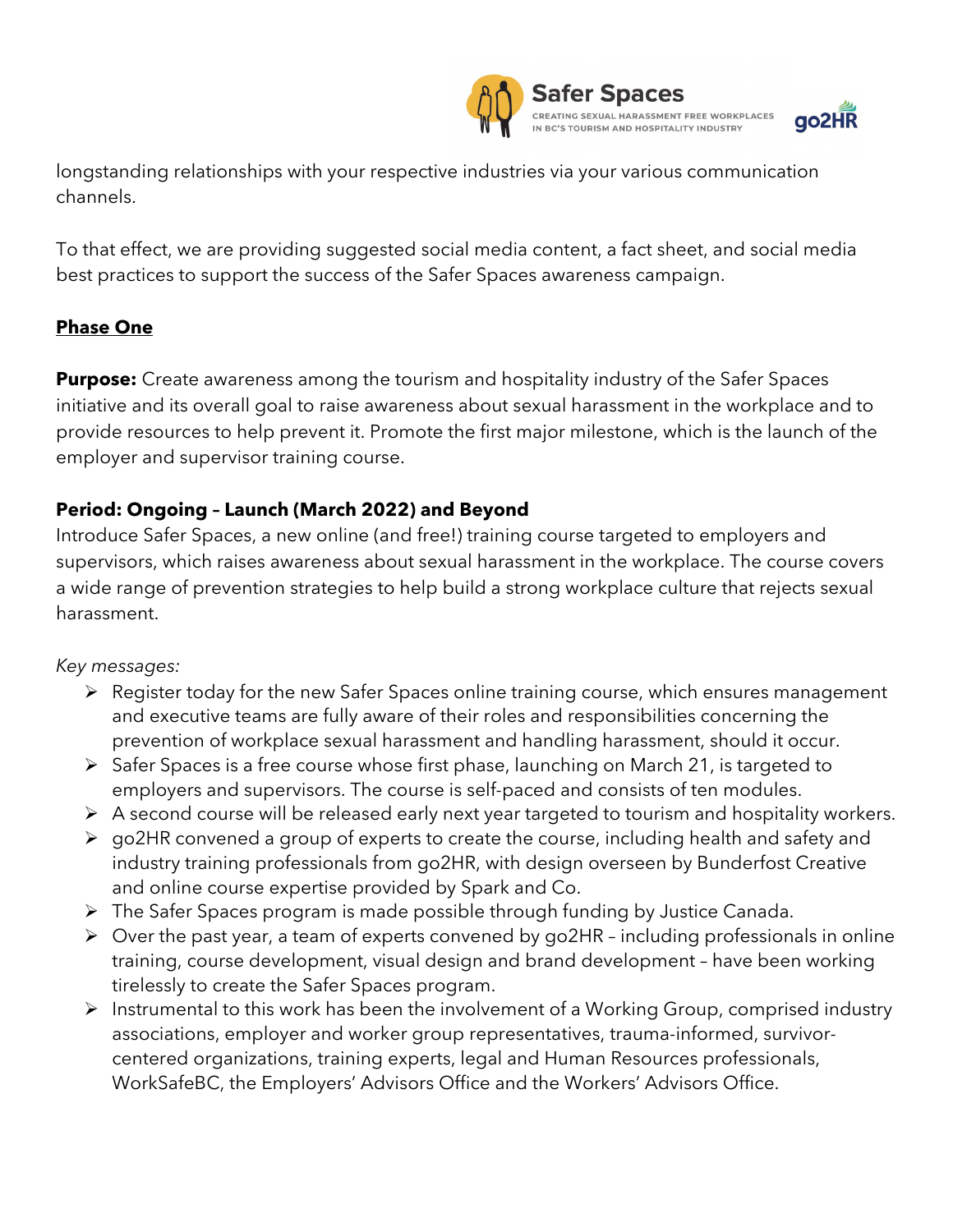



### **Safer Spaces: Fact Sheet**

### **What is Safer Spaces?**

Safer Spaces is a three-year initiative that aims to increase awareness about sexual harassment in tourism and hospitality workplaces, and ultimately reduce incidences of sexual harassment in the industry. The program comprises two major elements:

- $\triangleright$  An extensive education and information campaign to help raise awareness about sexual harassment and provide resources to help prevent it
- $\triangleright$  The creation of two industry-focused online training courses; one for employers and supervisors and the other one for workers

The program tagline is "Safer Spaces: Creating Sexual Harassment Free Workplaces in BC's Tourism and Hospitality Industry".

### **What topics does the online course cover?**

This is not your typical e-learning course. Rather than tell you about why sexual harassment is bad, we've decided to approach it as a story, which is something that we can all easily relate to. Within this story, we follow an employer, operating a tourism and hospitality business, who receives a disclosure of sexual harassment from one of his workers. As we go through the story, we explore how the employer handles the disclosure, who they call on for support and we consider how we might respond if faced with a similar situation. The key topics covered within the course include:

- 1. Defining Sexual Harassment
- 2. Identifying Risk Factors in the Tourism and Hospitality Industry
- 3. Understanding Workplace Roles and Responsibilities
- 4. Building the Workplace Culture
- 5. Training and Communication
- 6. Receiving a Disclosure of Sexual Harassment
- 7. Responding to a Disclosure of Sexual Harassment
- 8. Creating Safer Spaces for Everyone

### **Who can participate?**

Safer Spaces is open to all businesses, though it was designed specifically for the tourism and hospitality industry. The first online course, which launched on March 21, is targeted to employers and supervisors. Another course, targeted to workers, will launch in early 2023.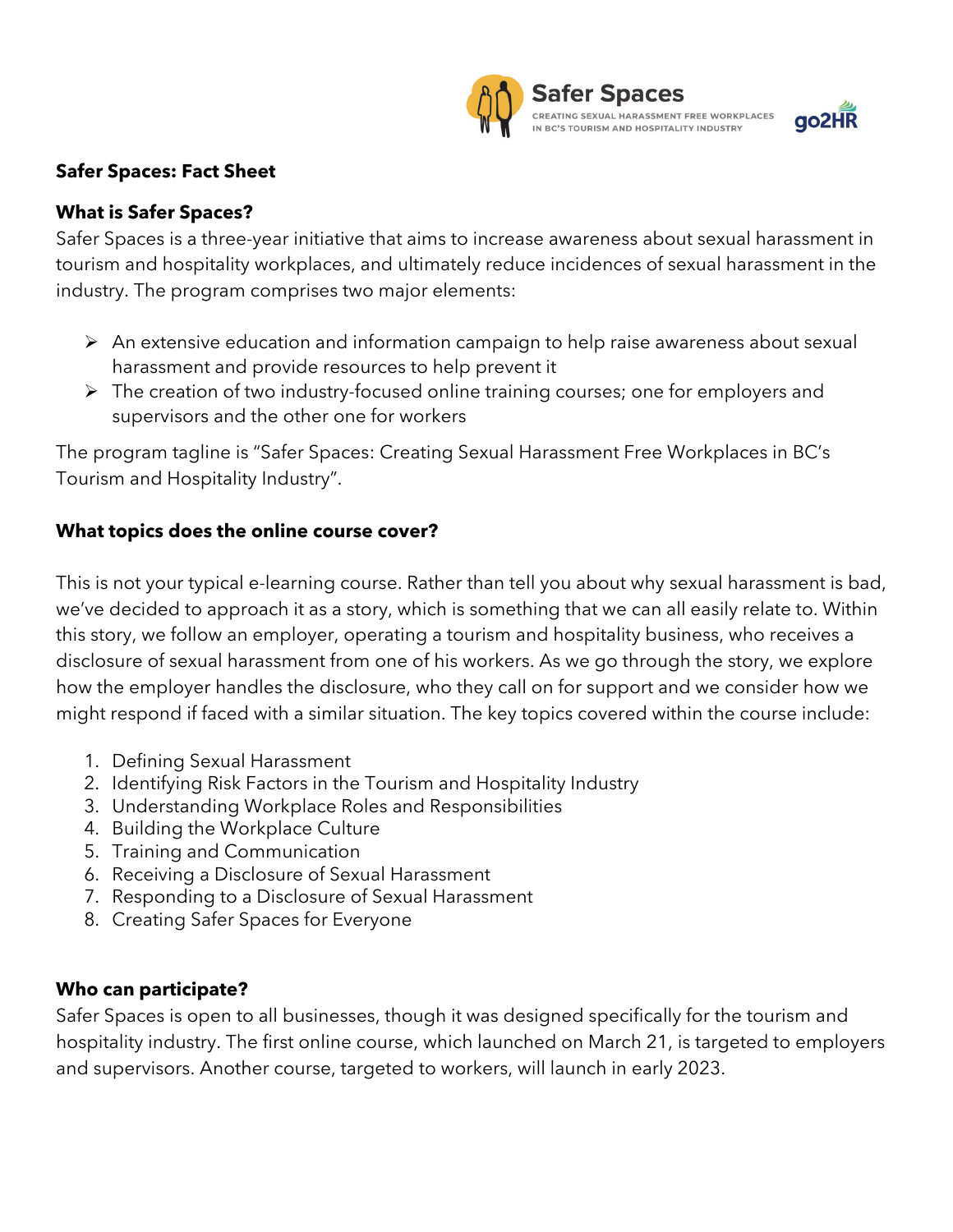



### **Why now?**

Sexual harassment is not a new issue, but movements such as [Me Too](https://metoomvmt.org/) and #BeenRapedNeverReported are encouraging victims and survivors to step forward, share their experiences and understand that they are not alone.

With tourism and hospitality dramatically impacted by the global pandemic, the industry's recovery carries a key opportunity to build back better – to evolve, adapt and eliminate systemic inequities, discrimination and harassment. By introducing education and training that helps employers and workers identify sexual harassment and outlines clear steps towards ensuring these actions are reported and ultimately prevented, go2HR hopes to establish a new standard of safe, supportive workplaces where people feel secure and confident in the knowledge that their wellbeing takes top priority.

### **When does the online course begin?**

The Safer Spaces online course, designed for employers and supervisors in the tourism and hospitality industry, launched on March 21. The course is free of charge and self-paced, allowing participants to move through the modules at their own speed, in a safe environment.

# **How long does the online course take to complete?**

The online course is self-paced, so participants can complete the modules according to their own schedule. There are 10 modules and the course takes approximately three hours in total to complete. At the end of the course, participants have the opportunity to create their own action plan for their workplace, which demonstrates their commitment towards creating a safer workplace, free from sexual harassment.

# **Where can I learn more?**

Visit the Safer Spaces [website,](https://www.go2hr.ca/saferspaces) or follow go2HR's communication channels to keep updated on the latest news.

# **What is the program hashtag?**

#SaferSpaces

# **Social Media Toolkit**

Recognizing the value of our partners' relationships with their industry networks and affiliates, we are asking you to share Safer Spaces content in support of our program announcement and launch.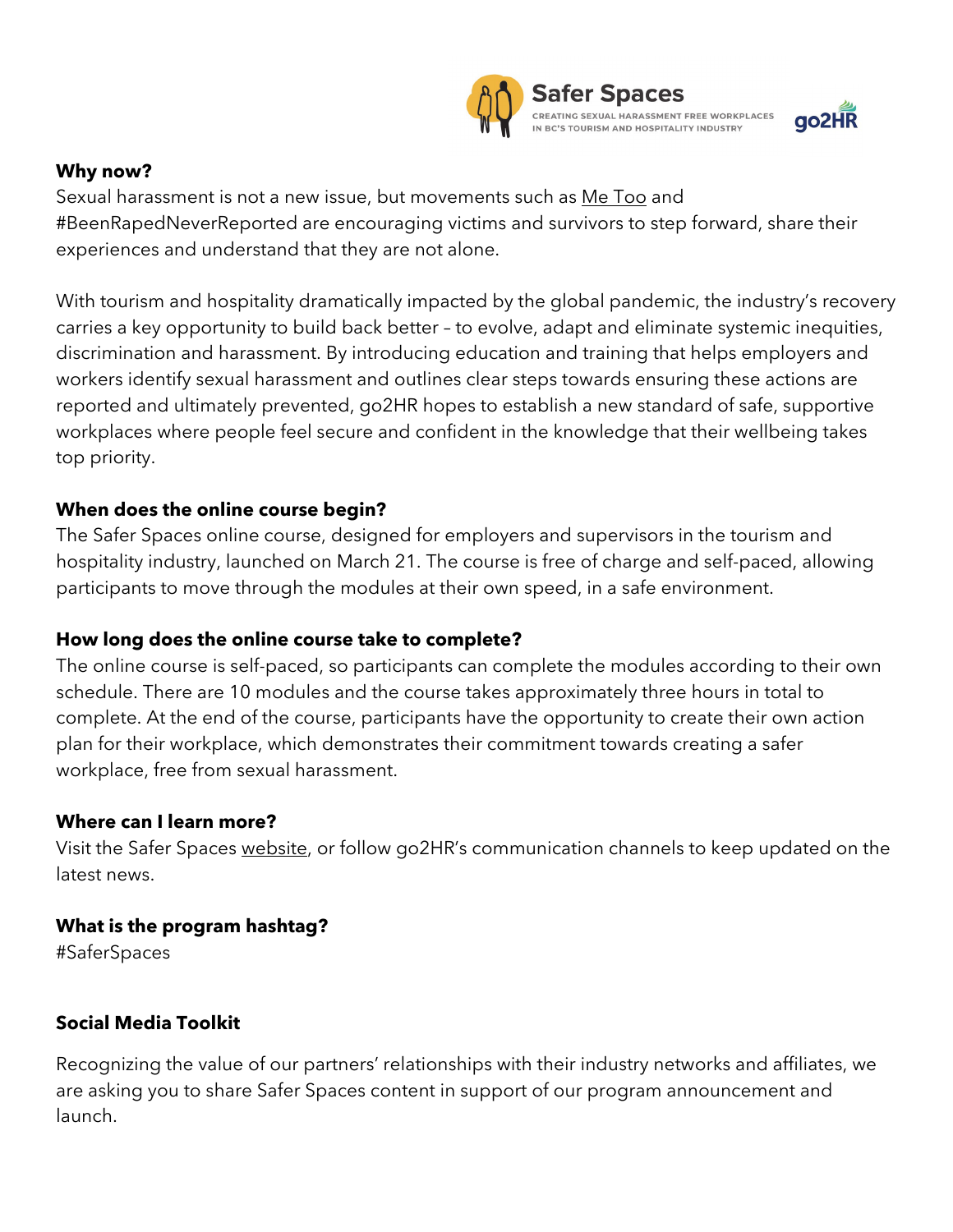



Phase One of the social media campaign is focused on driving awareness of the program, as well as registration by employers and supervisors. To support you in creating relevant social media posts, we have listed best practices below, and provided sample posts.

### **Best Practices**

The following are social media best practices and guidelines regarding the promotional campaign. Bolded sections are those we strongly recommend following, though most are entirely optional and may or may not be applicable to you.

#### **Content Warning**

We recommend positioning a content warning before each post, as the Safer Spaces training program and supporting communications content contains information that could be triggering to some.

# **Tips and Considerations Please tag @go2HR and include both the #SaferSpaces hashtag and link to the website in all of your posts, across all platforms.**

#### *Custom Content*

Wherever possible, consider customizing content to your audience – whether that's inserting a sector-specific message, or writing entirely new posts tailored to your audience. Customized content tends to generate much higher engagement!

We are grateful for any content that you can share, including posts beyond our suggestions below.

#### *Time of day*

Consider your audience when choosing the time of day to post. Are they typically working 9-5, or evenings and weekends? Which social media platforms are they likely to access at various times of the day (e.g. LinkedIn during work hours, but Facebook or Instagram when at home or commuting)?

#### *Media alignment*

You are welcome to use the below posts as a template, altering as you consider appropriate. However, please ensure your written copy matches any images used alongside.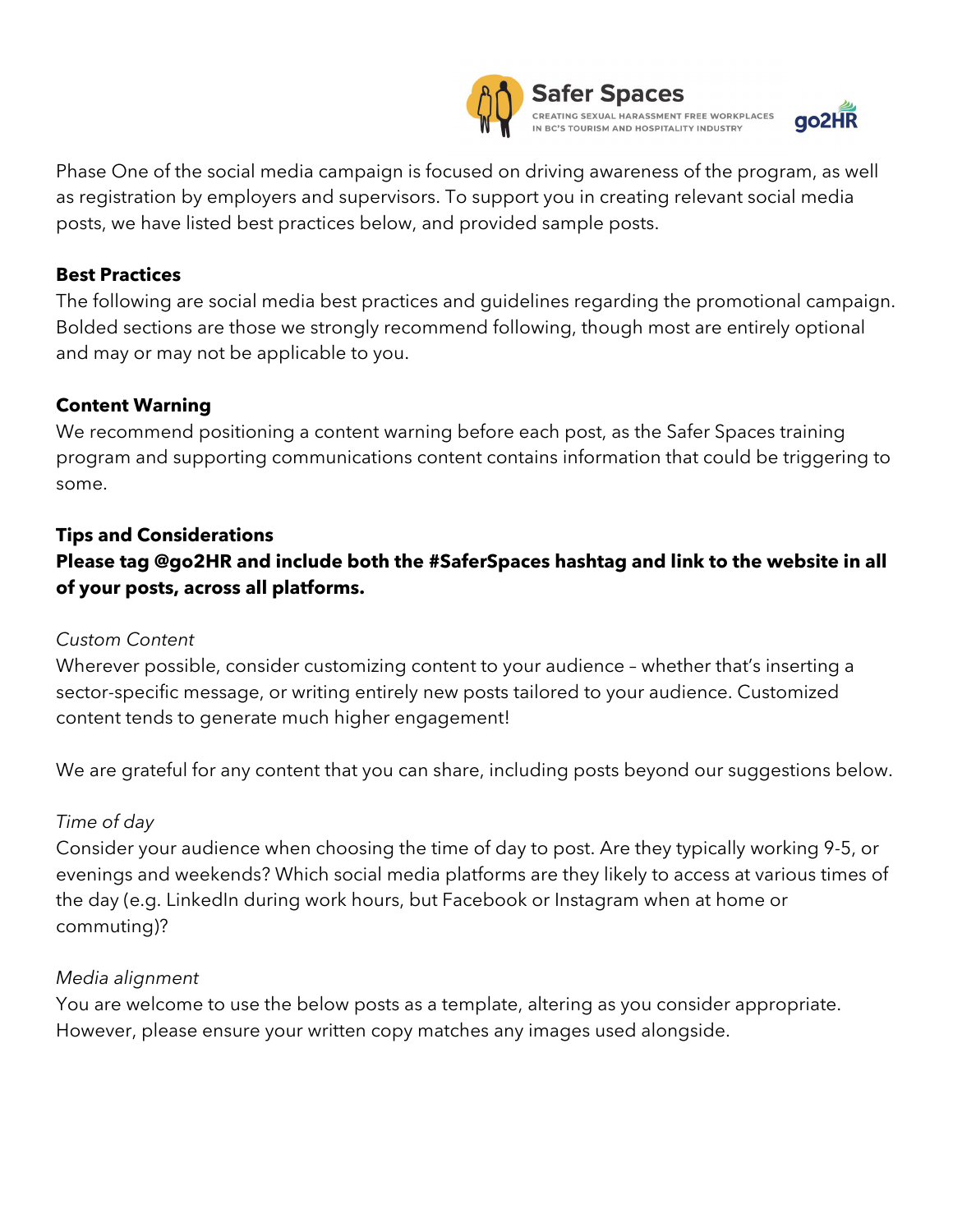

### **Hashtags**

Hashtags are more appropriate for some platforms than others. Twitter and Instagram can feature heavy use of hashtags; however, hashtags serve a fairly limited purpose on Facebook and LinkedIn. **We ask that you tag both @go2HR and #SaferSpaces in every post, across every platform.** We have included below some popular industry hashtags that you may wish to use, though this is entirely optional.

At most, we recommend including:

- $\geq$  5-7 hashtags on Instagram
- $\geq$  2-5 hashtags on Twitter
- $\geq$  2-3 hashtags on Facebook
- $\geq$  2-3 hashtags on LinkedIn

Popular industry hashtags include:

- ▶ @ any partner organizations or companies (including specific restaurants, hotels, etc. with which you have a pre-existing relationship)
- $\blacktriangleright$  #bctourismcounts
- $\triangleright$  #serviceindustry
- $\triangleright$  #hospitalityindustry
- $\blacktriangleright$  #hospitality
- #standupforservice
- $\triangleright$  Local (geography-specific) hashtags
- $\triangleright$  Other industry-specific hashtags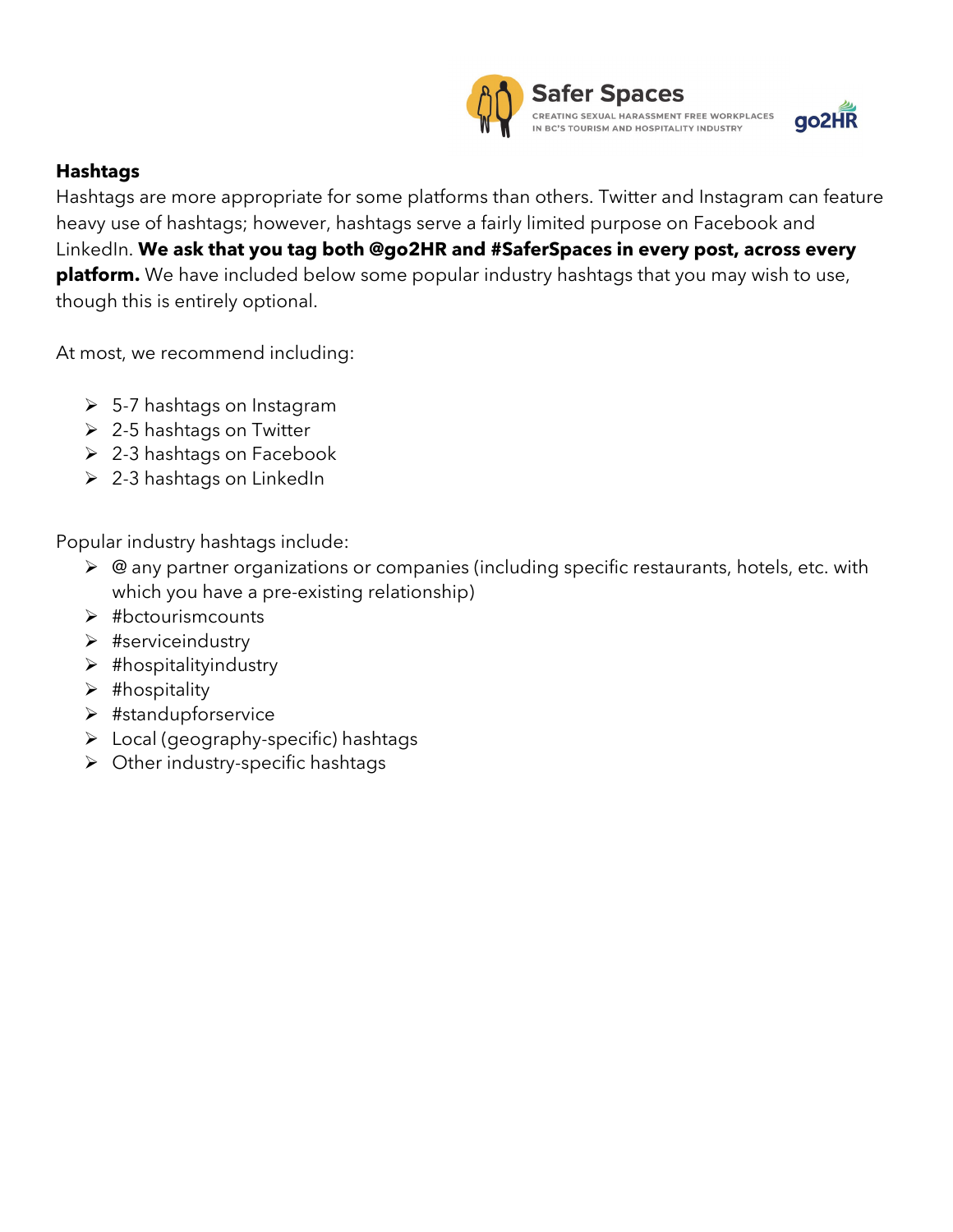

ao2HR

**Key Links**

# **Social Ready Images: [download here](https://drive.google.com/drive/folders/1kDhUkEEyYet2TMzw3JU7jbjd65pKUvTt?usp=sharing)**

# **Campaign hashtag:** #SaferSpaces

### **Social Media Handles**

**[@go2HR](https://twitter.com/vaneconomic) I** Twitter and LinkedIn: @go2HR

### **Funding Partner**

● Justice Canada I LinkedIn: @justicecanada I Twitter: JusticeCanadaEN

# **Sample Content**

### **Newsletter/E-blast Copy**

 Did you know, according to a 2020 report by Statistics Canada, one in four women and one in six men experienced inappropriate sexualized behaviours at work within the previous year? Or, that many victims didn't report the harassment because they were fearful their careers would suffer as a result?

Workplace sexual harassment is a serious issue in all industries, including tourism and hospitality. go2HR, with support from Justice Canada, is actively working to reduce sexual harassment in our industry – and there's no better time than now, as we move through pandemic recovery and "build back better".

On March 21st, go2HR launched Safer Spaces, a three-year education, awareness and training program that helps employers, supervisors and workers identify sexual harassment and outline clear steps towards creating sexual harassment free workplaces.

The program begins with a free, self-paced employer and supervisor-focused training course, which takes place entirely online.

To learn more about Safer Spaces, or to register for the training course, visit [Safer Spaces.](https://www.go2hr.ca/saferspaces)

 With support from Justice Canada, go2HR is navigating an ambitious three-year initiative that aims to promote awareness about sexual harassment and establish "safer spaces"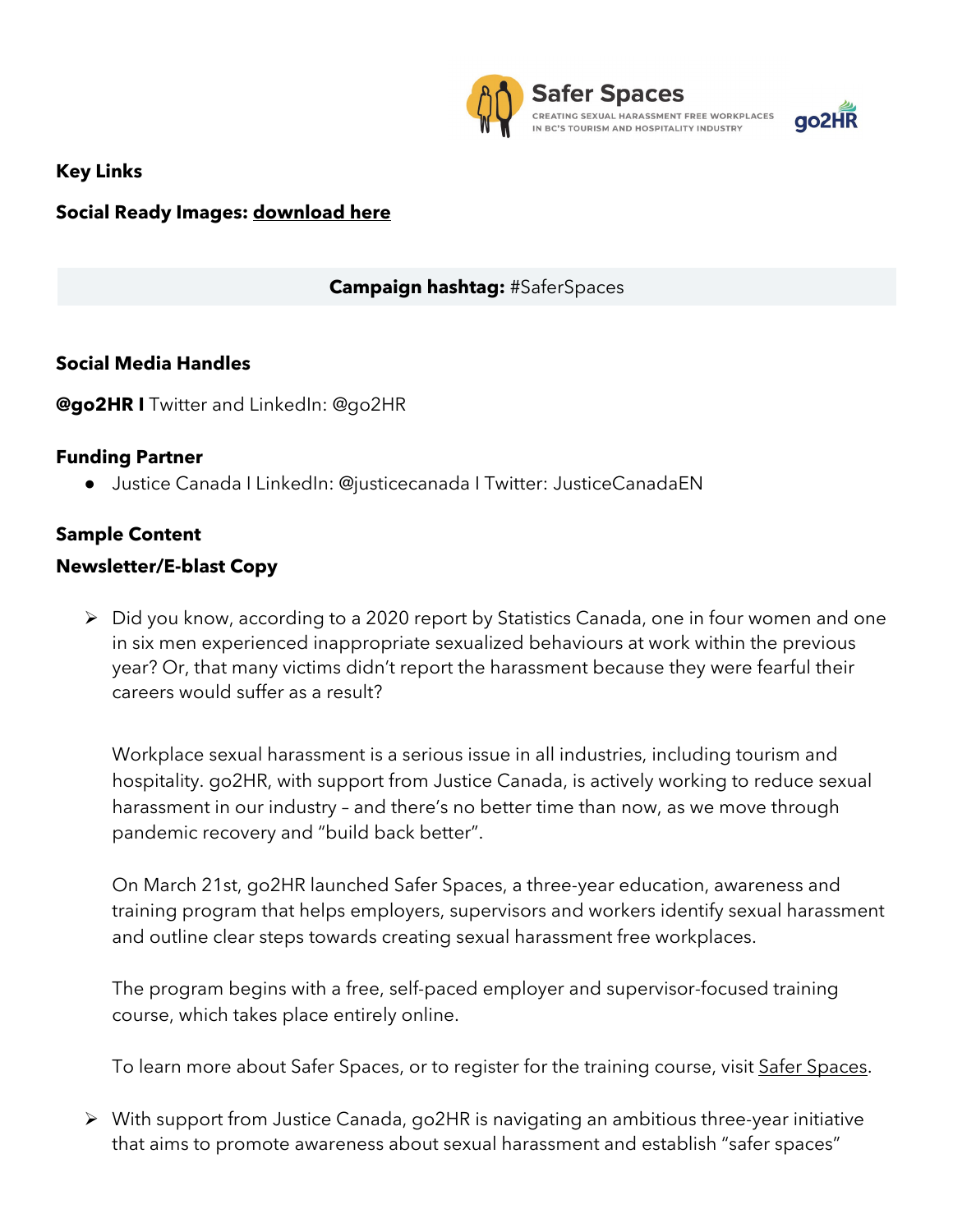



where workers feel empowered to report harassment, and employers are held accountable for cultivating safe workplaces.

The program's first course, targeted to employers and supervisors, launched on March 21, and was designed by a team of seasoned experts from  $Spark + Co.,$  developers of custom elearning; **Bunderfost Creative**, a graphic design company; and professionals from go2HR's health and safety and industry training departments.

 $\triangleright$  Instrumental to this work has been the involvement of a Working Group, comprised industry associations, employer and worker group representatives, trauma-informed, survivorcentered organizations, training experts, legal and Human Resources professionals, WorkSafeBC, the Employers' Advisors Office and the Workers' Advisors Office.

The curriculum is delivered online and participants move through the modules at their own pace, in a safe learning environment, without any pressure.

[Insert Organization Name] is proud to be a part of this industry-wide effort to create sexual harassment free workplaces in BC's tourism and hospitality industry.

To learn more about [Safer Spaces](https://www.go2hr.ca/saferspaces), or to register for the training course, visit Safer Spaces

 $-X-$ 

### **Twitter**

- DYK 1 in 4 women, and 1 in 6 men, experience inappropriate sexualized behaviours at work in Canada? @go2HR is looking to reduce instances of workplace #sexualharassment with the new #SaferSpaces education & training program. Here's the scoop: [\[Safer Spaces\]](https://www.go2hr.ca/saferspaces)
- Designed by @go2HR, @sparkandco & Bunderfost Creative, the new #SaferSpaces program aims to reduce workplace #sexualharassment in tourism & hospitality through education & training, including a free online course geared toward employers: [Safer Spaces\]](https://www.go2hr.ca/saferspaces)
- $\triangleright$  As we #buildbackbetter, it's time to cultivate workplaces that discourage #sexualharassment & provide better supports for workers who experience it. Enter #SaferSpaces, a program by @go2HR with support from @justicecanadaEN. Learn more: [Safer Spaces](https://www.go2hr.ca/saferspaces)
- Does your business need an update to its workplace #sexualharassment policies? Take the online #SaferSpaces course, created by @go2HR, @sparkandco & Bunderfost Creative, to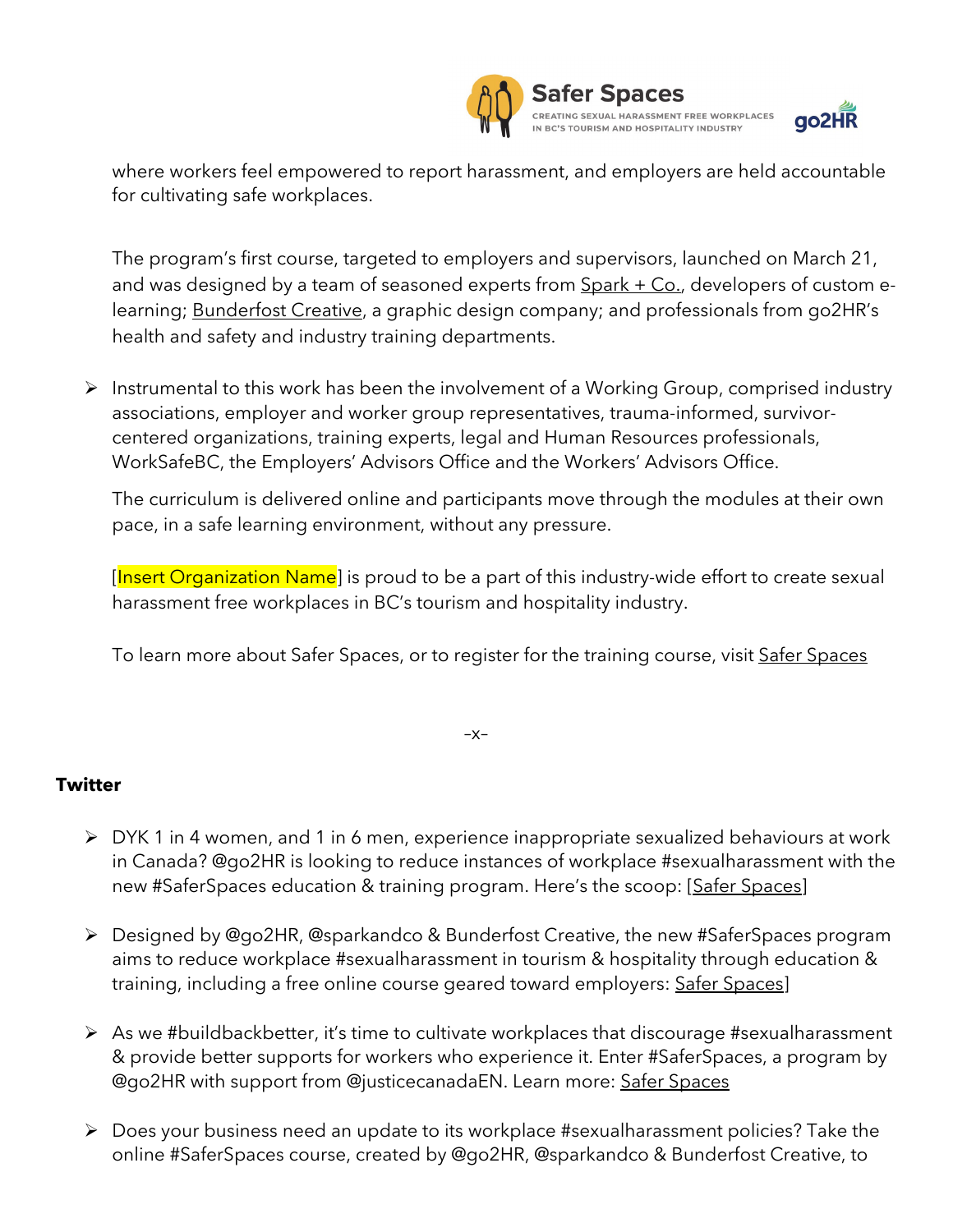



learn how to address & prevent harassment in the workplace: https://train.go2hr.ca/products/7017-safer-spaces-course-for-employers-and-supervisors

 A high percentage of new and young workers, shift work, remote workplaces & communal staff housing make tourism & hospitality more vulnerable to workplace #sexualharassment. @go2HR designed the free #SaferSpaces program for industry members seeking to create awareness about and reduce harassment in their business: [Safer Spaces](https://www.go2hr.ca/saferspaces)

–x–

# **LinkedIn & Facebook**

 Created by go2HR and supported by Justice Canada, Safer Spaces is a three-year initiative whose first deliverable – free online training targeted to employers and supervisors – was unveiled on March21.

Grounded in storytelling, the course aims to establish an emotional connection with participants, calling attention to the topic of workplace sexual harassment in tourism and hospitality while introducing resources and information to help prevent it. The self-paced course was designed for employers and supervisors, and takes place entirely online.

As participants move through the course, they'll learn:

- ◆ How to identify sexual harassment in the workplace
- $\blacktriangleright$  Risk factors in the tourism and hospitality industry, and how to mitigate risk
- $\blacktriangleright$  Roles and responsibilities in relation to cultivating a safe workplace culture

✔Trauma-informed and survivor-focused approaches for responding to workplace sexual harassment

 $\blacktriangleright$  ... and much, much more!

Keep reading to learn more [about Safer Spaces,](https://www.go2hr.ca/saferspaces) and to sign up for the employer/supervisor targeted [course.](https://train.go2hr.ca/products/7017-safer-spaces-course-for-employers-and-supervisors)

 According to a 2020 report by Statistics Canada, one in four women and one in six men experienced inappropriate sexualized behaviours at work within the previous year, including inappropriate verbal or non-verbal communication, sexually explicit materials, and unwanted physical contact.